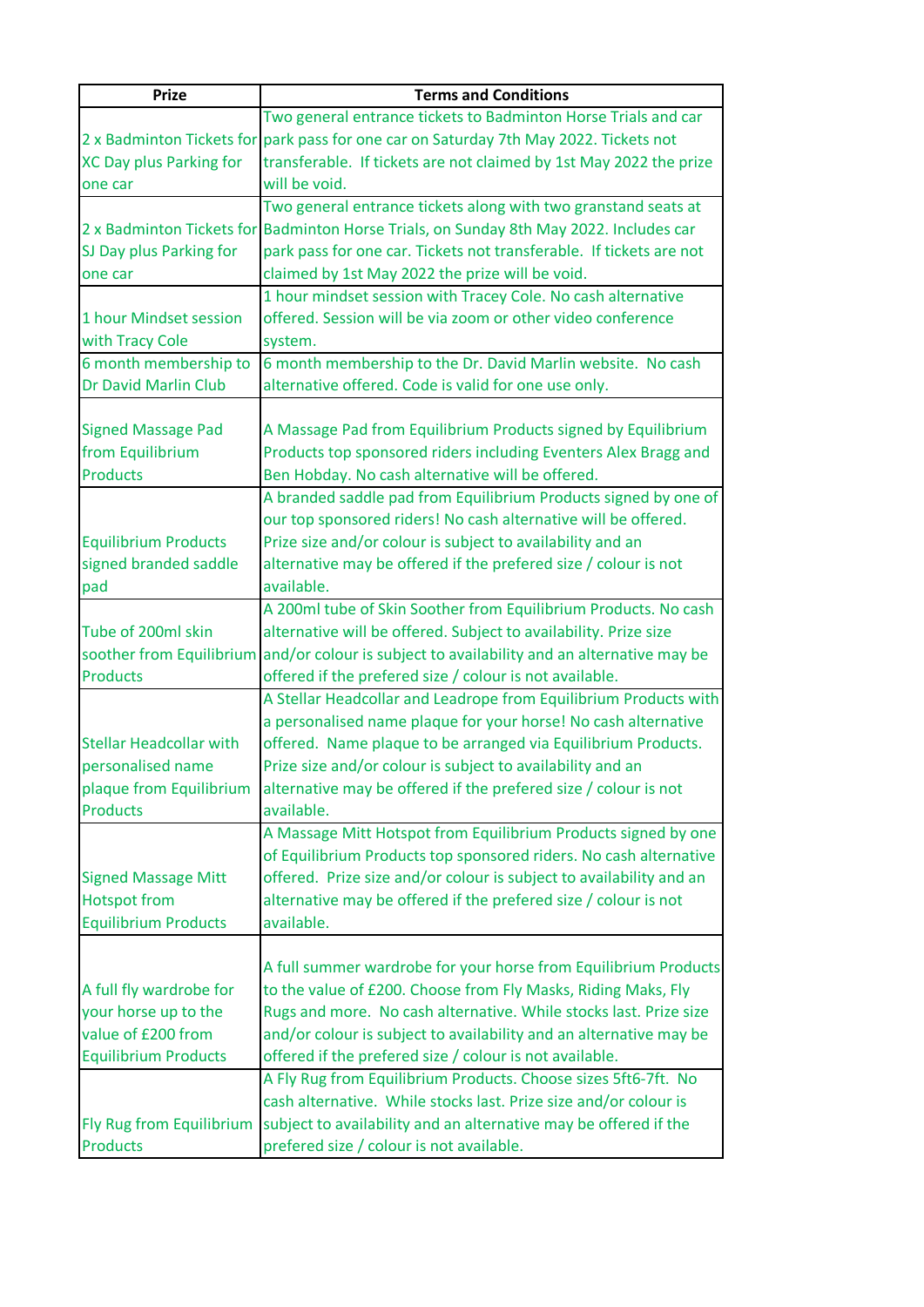|                                                 | A Max Fly Mask from Equilibrium Products. Choose from Grey                                                                                                                                                                                                                                                                                                                                                                                                                                                                                                                                                                                                                                                                                                                                                                                                                                                       |
|-------------------------------------------------|------------------------------------------------------------------------------------------------------------------------------------------------------------------------------------------------------------------------------------------------------------------------------------------------------------------------------------------------------------------------------------------------------------------------------------------------------------------------------------------------------------------------------------------------------------------------------------------------------------------------------------------------------------------------------------------------------------------------------------------------------------------------------------------------------------------------------------------------------------------------------------------------------------------|
|                                                 | with Yellow Trim or Black with Orange Trim. Sizes XS - XL. Sizes                                                                                                                                                                                                                                                                                                                                                                                                                                                                                                                                                                                                                                                                                                                                                                                                                                                 |
|                                                 | and colour subject to availability. UK delivert only. No cash                                                                                                                                                                                                                                                                                                                                                                                                                                                                                                                                                                                                                                                                                                                                                                                                                                                    |
|                                                 | Field Relief Max Fly Mask alternative offered. While stock lasts. Prize size and/or colour is                                                                                                                                                                                                                                                                                                                                                                                                                                                                                                                                                                                                                                                                                                                                                                                                                    |
| from Equilibrium                                | subject to availability and an alternative may be offered if the                                                                                                                                                                                                                                                                                                                                                                                                                                                                                                                                                                                                                                                                                                                                                                                                                                                 |
| <b>Products</b>                                 | prefered size / colour is not available.                                                                                                                                                                                                                                                                                                                                                                                                                                                                                                                                                                                                                                                                                                                                                                                                                                                                         |
| 10% off Equilibrium                             | Minimum spend £35. Maximum discount £75. One time use code.                                                                                                                                                                                                                                                                                                                                                                                                                                                                                                                                                                                                                                                                                                                                                                                                                                                      |
| Products.com                                    | Code valid until 30th September 2022.                                                                                                                                                                                                                                                                                                                                                                                                                                                                                                                                                                                                                                                                                                                                                                                                                                                                            |
| 5% off Equilibrium                              | Minimum spend £30. Maximum discount £75. One time use                                                                                                                                                                                                                                                                                                                                                                                                                                                                                                                                                                                                                                                                                                                                                                                                                                                            |
| Products.com                                    | code. Code valid until 30th September 2022.                                                                                                                                                                                                                                                                                                                                                                                                                                                                                                                                                                                                                                                                                                                                                                                                                                                                      |
| £10 voucher for                                 |                                                                                                                                                                                                                                                                                                                                                                                                                                                                                                                                                                                                                                                                                                                                                                                                                                                                                                                  |
| Equilibrium                                     | Minimum spend £40. One time use code. Valid until 30th                                                                                                                                                                                                                                                                                                                                                                                                                                                                                                                                                                                                                                                                                                                                                                                                                                                           |
| Products.com                                    | September 2022.                                                                                                                                                                                                                                                                                                                                                                                                                                                                                                                                                                                                                                                                                                                                                                                                                                                                                                  |
| £20 voucher for                                 |                                                                                                                                                                                                                                                                                                                                                                                                                                                                                                                                                                                                                                                                                                                                                                                                                                                                                                                  |
| Equilibrium                                     | Minimum spend £50. One time use code. Valid until 30th                                                                                                                                                                                                                                                                                                                                                                                                                                                                                                                                                                                                                                                                                                                                                                                                                                                           |
| Products.com                                    | September 2022.                                                                                                                                                                                                                                                                                                                                                                                                                                                                                                                                                                                                                                                                                                                                                                                                                                                                                                  |
| £50 voucher for                                 |                                                                                                                                                                                                                                                                                                                                                                                                                                                                                                                                                                                                                                                                                                                                                                                                                                                                                                                  |
| Equilibrium                                     | No minimum spend. One time use code. Valid until 30th                                                                                                                                                                                                                                                                                                                                                                                                                                                                                                                                                                                                                                                                                                                                                                                                                                                            |
| Products.com                                    | September 2022.                                                                                                                                                                                                                                                                                                                                                                                                                                                                                                                                                                                                                                                                                                                                                                                                                                                                                                  |
|                                                 |                                                                                                                                                                                                                                                                                                                                                                                                                                                                                                                                                                                                                                                                                                                                                                                                                                                                                                                  |
| £100 voucher for                                | No minimum spend. One time use code. Valid until 30th                                                                                                                                                                                                                                                                                                                                                                                                                                                                                                                                                                                                                                                                                                                                                                                                                                                            |
| Equilbrium Products.com September 2022.         |                                                                                                                                                                                                                                                                                                                                                                                                                                                                                                                                                                                                                                                                                                                                                                                                                                                                                                                  |
|                                                 |                                                                                                                                                                                                                                                                                                                                                                                                                                                                                                                                                                                                                                                                                                                                                                                                                                                                                                                  |
| Photoshoot and<br><b>Equilibrium Cover Star</b> | A photoshoot with a professional photographer, for you and your<br>horse, a £200 voucher to spend with Equilibrium Products, plus a<br>voucher for £150 to dress yourself from UK equestrian clothing<br>brand Equetech. The photoshoot will take place on a date and at<br>a location convenient for the photographer and prize winner.<br>Some travel may be required. We will not pay any travel<br>expenses. Equilibrium Products and Equetech will use photos<br>from the photoshoot in their marketing. For the photoshoot we<br>would require the horse to be wearing Equilibrium Products<br>items and for the rider to be dressed in their prizes from<br>Equetech. The photoshot must take place before end of<br>December 2022 or the prize will be void. Prize size and/or colour<br>is subject to availability and an alternative may be offered if the<br>prefered size / colour is not available. |
|                                                 | A Equilibrium Products branded rosette signed by a top rider.                                                                                                                                                                                                                                                                                                                                                                                                                                                                                                                                                                                                                                                                                                                                                                                                                                                    |
|                                                 | Riders include Ben Hobday, Sam Griffiths, William Fox Pitt, Alex<br>Bragg and more! Equilibrium Products does not guarantee which                                                                                                                                                                                                                                                                                                                                                                                                                                                                                                                                                                                                                                                                                                                                                                                |
|                                                 | riders signature is on the rosette. Whilst we will do our best to                                                                                                                                                                                                                                                                                                                                                                                                                                                                                                                                                                                                                                                                                                                                                                                                                                                |
|                                                 | offer you a signed rosette with your perferred rider from our list                                                                                                                                                                                                                                                                                                                                                                                                                                                                                                                                                                                                                                                                                                                                                                                                                                               |
|                                                 | of riders. Prizes are offered on a first come first served basis. No                                                                                                                                                                                                                                                                                                                                                                                                                                                                                                                                                                                                                                                                                                                                                                                                                                             |
|                                                 | Rosette from Equilibrium alternative prize will be offered. Prize size and/or colour is                                                                                                                                                                                                                                                                                                                                                                                                                                                                                                                                                                                                                                                                                                                                                                                                                          |
| Products signed by a top                        | subject to availability and an alternative may be offered if the                                                                                                                                                                                                                                                                                                                                                                                                                                                                                                                                                                                                                                                                                                                                                                                                                                                 |
| rider                                           | prefered size / colour is not available.                                                                                                                                                                                                                                                                                                                                                                                                                                                                                                                                                                                                                                                                                                                                                                                                                                                                         |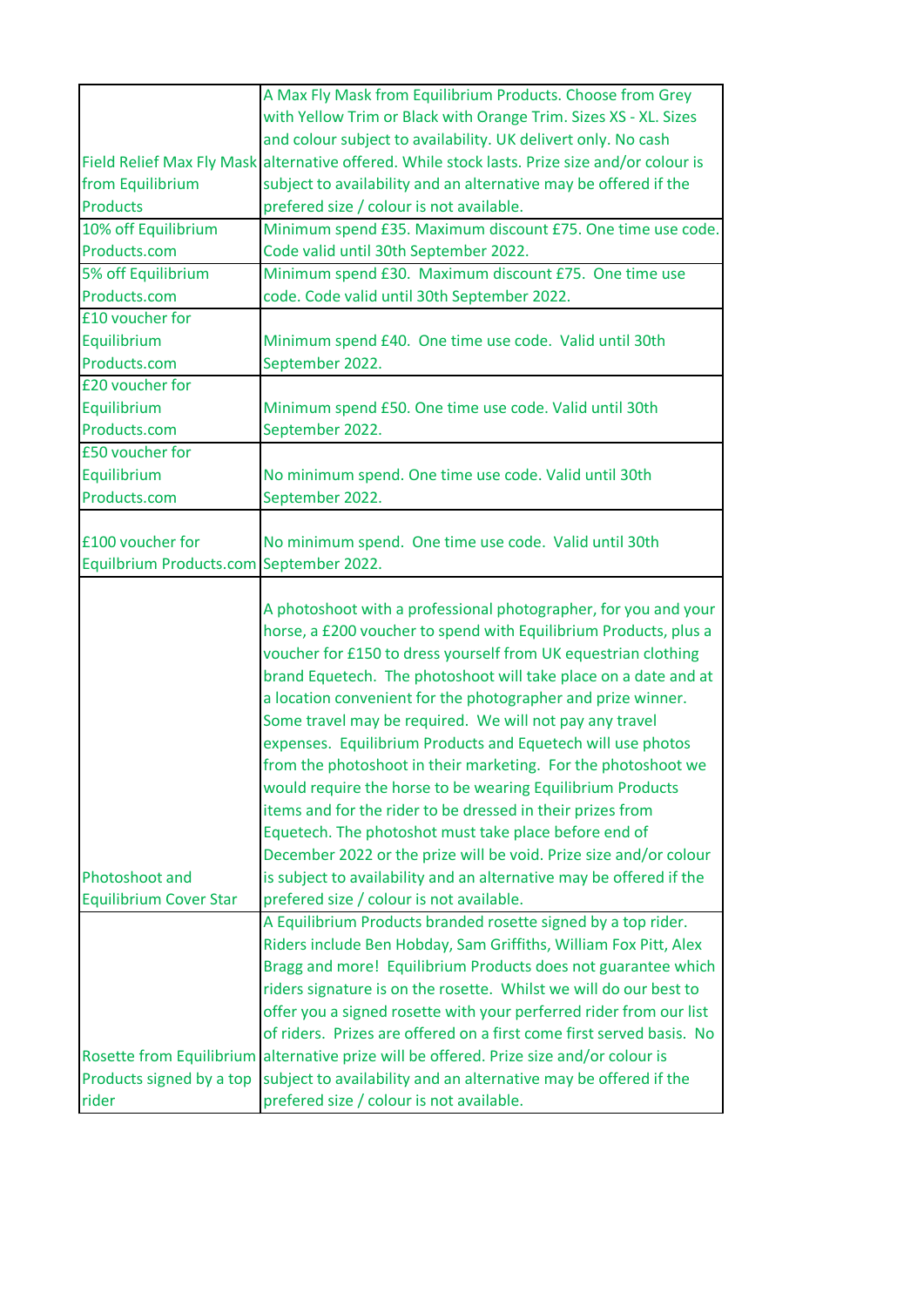|                                  | Choose from caps, water bottles and tote bags. Signed by top        |
|----------------------------------|---------------------------------------------------------------------|
|                                  | riders! Equilibrium Products does not guarantee which riders        |
|                                  | signature is on the branded merchandise. Whilst we will do our      |
|                                  | best to offer you a signed rosette with your perferred rider from   |
|                                  | our list of riders. Prizes are offered on a first come first served |
| <b>Merchandise from</b>          | basis. No alternative prize will be offered. Prize size and/or      |
| <b>Equilibrium Products</b>      | colour is subject to availability and an alternative may be offered |
| signed by a top rider            | if the prefered size / colour is not available.                     |
|                                  | Choose from caps, water bottles and tote bags. Prizes are offered   |
|                                  | on a first come first served basis at the time of the prize being   |
| <b>Branded merchandise</b>       | claimed. Prize is not transferable. Prize size and/or colour is     |
| from Equilibrium                 | subject to availability and an alternative may be offered if the    |
| <b>Products</b>                  | prefered size / colour is not available.                            |
| <b>Barker and Sloane</b>         |                                                                     |
| <b>Discovery Kit</b>             | Includes free delivery.                                             |
| <b>Barker and Sloane</b>         |                                                                     |
| <b>Intensive Hand &amp; Nail</b> |                                                                     |
| Cream                            | Includes free delivery.                                             |
| <b>Barker and Sloane Hay</b>     |                                                                     |
| <b>Pillow Mist</b>               | Includes free delivery.                                             |
| 15% off at Barker and            | Standard postage fee's apply. Full details available on             |
| Sloane                           | www.barkerandsloane.co.uk.                                          |
|                                  | Enter the code on your ticket to claim your discount. Orders over   |
|                                  | £75 qualify for free delivery. Code valid until 30th September      |
| 5% off at Equetech.com           | 2022.                                                               |
|                                  | Enter the code on your ticket to claim your discount. Orders over   |
|                                  | £75 qualify for free delivery. Code valid until 30th September      |
| 10% off at Equetech.com          | 2022.                                                               |
|                                  | A personalised commission from UK artist Teresa Lewis Art. Your     |
| A3 commision from                | prize includes an A3 commision of both horse and rider. No cash     |
| <b>Teresa Lewis Art</b>          | alternative.                                                        |
| <b>Water Bottle from</b>         |                                                                     |
|                                  |                                                                     |
| <b>Teresa Lewis Art</b>          | No cash alternative.                                                |
| <b>Tote Bag from Teresa</b>      |                                                                     |
| <b>Lewis Art</b>                 | No cash alternative.                                                |
| <b>Tea Towel from Teresa</b>     |                                                                     |
| <b>Lewis Art</b>                 | No cash alternative.                                                |
| 20% off at Teresa Lewis          | Enter the code on your ticket to claim your discount. Code to be    |
| Art.com                          | used once per customer.                                             |
| 15% off at Teresa Lewis          | Enter the code on your ticket to claim your discount. Code to be    |
| Art.com                          | used once per customer.                                             |
| 12 month Horse and               |                                                                     |
| <b>Hound magazine</b>            | Prize includes a 12 month printed magazine subsciption to Horse     |
| subscription                     | and Hound magazine. No cash alternative offered.                    |
| 12 month Country Life            | Prize includes a 12 month printed magazine subsciption to           |
| magazine subscription            | Country Life magazine. No cash alternative offered.                 |
|                                  | Please note contents vary but could include hoof picks, feed        |
| <b>BETA Goody Bags</b>           | stirrers, thermal mugs, clocks & more. No cash alternative.         |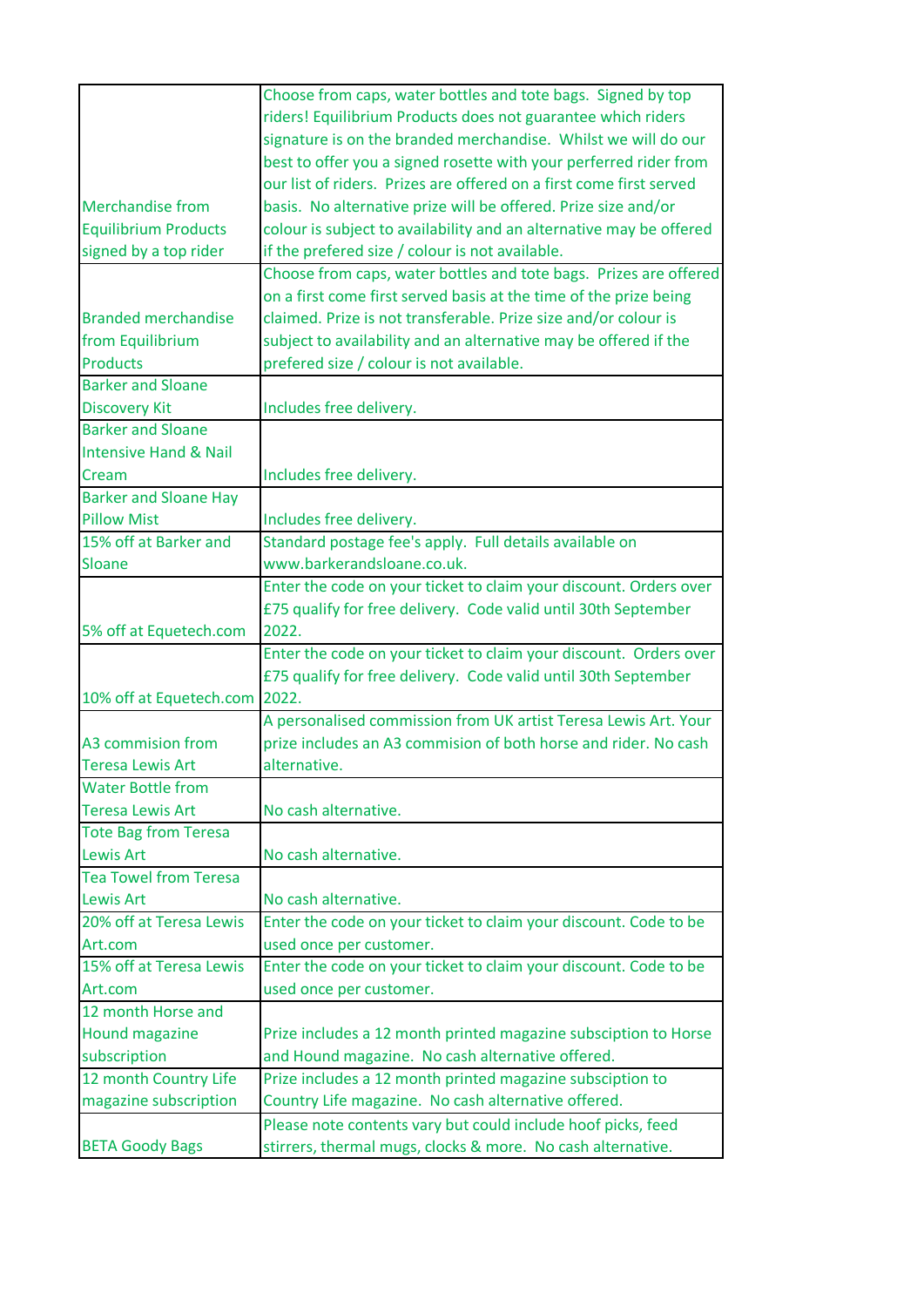| Personalised Body Brush UK delivery only.<br>from Hooves and Love               |                                                                                                                                                                                                                                                                                                                          |
|---------------------------------------------------------------------------------|--------------------------------------------------------------------------------------------------------------------------------------------------------------------------------------------------------------------------------------------------------------------------------------------------------------------------|
| 5% off Hooves and Love                                                          | UK delivery only. Only one order per customer. One time<br>discount code.                                                                                                                                                                                                                                                |
| Gold membership at                                                              | Membership must have been activated before end of December                                                                                                                                                                                                                                                               |
| Horsetribe                                                                      | 2022 or prize becomes void.                                                                                                                                                                                                                                                                                              |
| Day tickets to Horsefest<br>2022                                                | Two adult tickets for either Saturday or Sunday at Horsfest 2022.<br>Taking place 8th - 10th July 2022 at Kelsall Hall. Full details of the<br>festival can be found at www.horsefest.org. Tickets are not<br>transferable. No cash alternative offered.                                                                 |
| Weekend camping for 2<br>at HorseFest                                           | Two adult full weekend with camping tickets for Horsefest 2022.<br>Taking place 8th - 10th July 2022 at Kelsall Hall. Full details can<br>be found at www.horsetribe.org. Tickets are not transferable. No<br>cash alternative offered.                                                                                  |
| <b>Family weekend camping</b><br>at Horsefest                                   | Two adult, and two children/younger person full weekend<br>campign tickets to Horsefest 2022. Plus a live in vehicle upgrade<br>and weekend parking. Taking place 8th - 10th July 2022 at Kelsall<br>Hall. Full details can be found at www.horsefest.org. Tickets are<br>not transferable. No cash alternative offered. |
| <b>Hippo Horse Showers</b><br>shampoo set                                       | No cash alternative offered.                                                                                                                                                                                                                                                                                             |
| <b>3 Donkeys Coveralls</b>                                                      | Sizes 8 - 18 and in Grey these are the latest coveralls to be added<br>to the range. You choose the size and colour to suit subject to<br>availability. No cash alternative offered.                                                                                                                                     |
| <b>3 Donkeys Coveralls</b>                                                      | You choose the size and colour to suit subject to availability. No<br>cash alternative offered.                                                                                                                                                                                                                          |
| 3 Donkeys Water Bottle                                                          | No cash alternative offered. UK delivery only.                                                                                                                                                                                                                                                                           |
| 3 Donkeys Headband                                                              | No cash alternative offered. UK delivery only.                                                                                                                                                                                                                                                                           |
| 10% off at 3 Donkeys                                                            | Enter the code on your ticket at the checkout. One order per<br>customer. Code valid until 30th September 2022.                                                                                                                                                                                                          |
| 5% off at Foxy Equestrian                                                       | One order per customer. Code valid till 30th September 2022.                                                                                                                                                                                                                                                             |
| 10% off at Foxy<br>Equestrian                                                   | One order per customer. Code valid till 30th September 2022.                                                                                                                                                                                                                                                             |
| Cap from Foxy<br>Equestrian                                                     | One time use code. Code valid till 30th September 2022                                                                                                                                                                                                                                                                   |
| <b>Hatsilk from Foxy</b><br>Equestrian                                          | One time use code. Code valid till 30th September 2022.                                                                                                                                                                                                                                                                  |
| <b>Riding Tights from Foxy</b><br>Equestrian                                    | One time use code. Code valid till 30th September 2022.                                                                                                                                                                                                                                                                  |
| <b>The Social Supecharge</b><br>Rider online course from<br><b>Rhea Freeman</b> | No cash alternative offered.                                                                                                                                                                                                                                                                                             |
|                                                                                 |                                                                                                                                                                                                                                                                                                                          |
| <b>Large Stirrup Earrings</b><br>from Storm and Grace                           | No cash alternative offered. UK delivery only.                                                                                                                                                                                                                                                                           |
| <b>Pendant from Storm and</b><br>Grace                                          | No cash alternative offered. UK delivery only.                                                                                                                                                                                                                                                                           |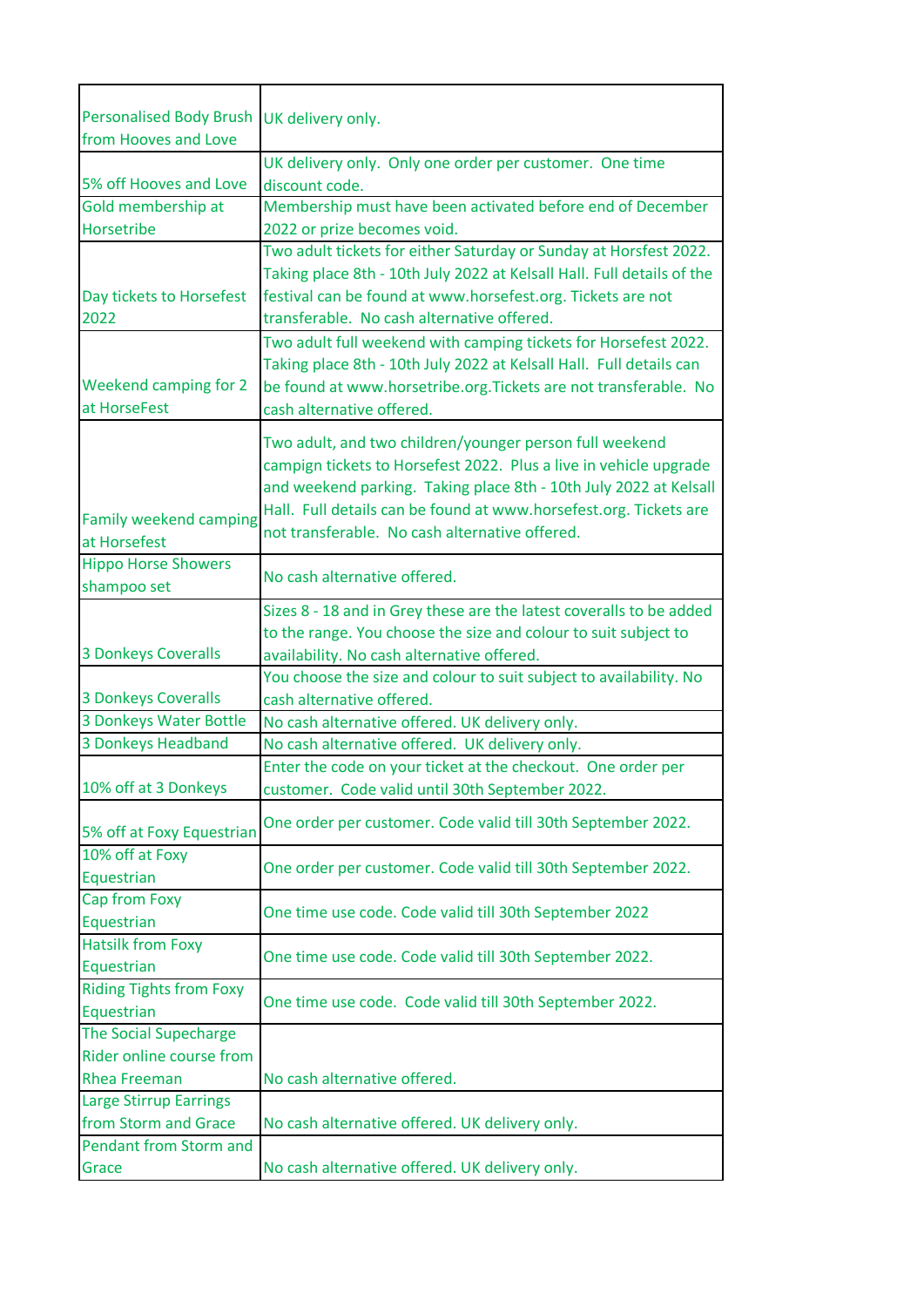| <b>Small Stirrup Earrings</b>          |                                                                    |
|----------------------------------------|--------------------------------------------------------------------|
| from Storm and Grace                   | No cash alternative offered. UK delivery only.                     |
| <b>Charlie Unwin Signed</b>            |                                                                    |
| <b>Book</b>                            | Subject to stock. No cash alternative. UK delivery only.           |
| Dressage Lesson with                   |                                                                    |
| <b>Daisy Coakley</b>                   | Subject to a mutually suitable time/date. No cash alternative.     |
| A signed Hoodie from                   |                                                                    |
| <b>Ben Hobday</b>                      | Subject to stock. No cash alternative. UK delivery only.           |
| A video telephone call                 | Date and time to be arranged around availabilty of Ben Hobday.     |
| with Ben Hobday                        | No cash alternative.                                               |
| A shoe from Shadowman                  |                                                                    |
| AKA Fidgy, ridden by                   |                                                                    |
| <b>International Event Rider</b>       |                                                                    |
| <b>Ben Hobday</b>                      | No cash alternative. UK delivery only.                             |
| <b>Sam Griffiths Yard Visit</b>        |                                                                    |
| for 2 people                           | Subject to a mutually suitable time/date. No cash alternative.     |
| <b>Sam Griffiths Course</b>            | Subject to a mutually suitable location/venue and time/date. No    |
| Walk for 2 people                      | cash alternative. Prize does not include event entry.              |
| 3 month membership to                  |                                                                    |
| <b>Jason Webbs' Your</b>               |                                                                    |
| <b>Horsemanship Online</b>             |                                                                    |
| Platform                               | No cash alternative.                                               |
| 1 year membership to                   |                                                                    |
| Jason Webbs' Your                      |                                                                    |
| <b>Horsemanship Online</b><br>Platform | No cash alternative.                                               |
| <b>Champion Rose Gold or</b>           |                                                                    |
| <b>Cobalt MIPS Skull</b>               | Subject to stock. No cash alternative. UK delivery only.           |
|                                        |                                                                    |
| <b>New Toggi Sport outfit</b>          |                                                                    |
| from the new SS22                      | Items are subject to availabilty. No cash alternative offered. UK  |
| collection, including                  | delivery only. Subject to stock. No cash alternative. UK delivery  |
| tights, reflector and gilet. only.     |                                                                    |
|                                        | The course walk will take place on Thursday 5th OR Friday 6th      |
|                                        | May 2022. Day and time will be confirmed a few days before (due    |
|                                        | to the riders not getting their allocated times for the dressage). |
|                                        | Prize does not include entrance to Badminton Horse Trials - these  |
| <b>Badminton Course walk</b>           | will need to be purcashed seperately. No cash alternative offered. |
| with Alex Bragg                        |                                                                    |
|                                        | No cash alternative offered. UK delivery only.                     |
| 6 month subscriptions to               |                                                                    |
| Horse&Rider magazine                   |                                                                    |
| <b>Tickets to Bolesworth</b>           |                                                                    |
| CDI 3* International                   | If tickets are not claimed by 21st June the prize is void. No cash |
| <b>Dressage</b>                        | alternative offered.                                               |
| Tickets to the Dodson &                |                                                                    |
| <b>Horrell Bolseworth</b>              | If tickets are not claimed by 21st June the prize is void. No cash |
| <b>International Horse</b>             | alternative offered.                                               |
| Show                                   |                                                                    |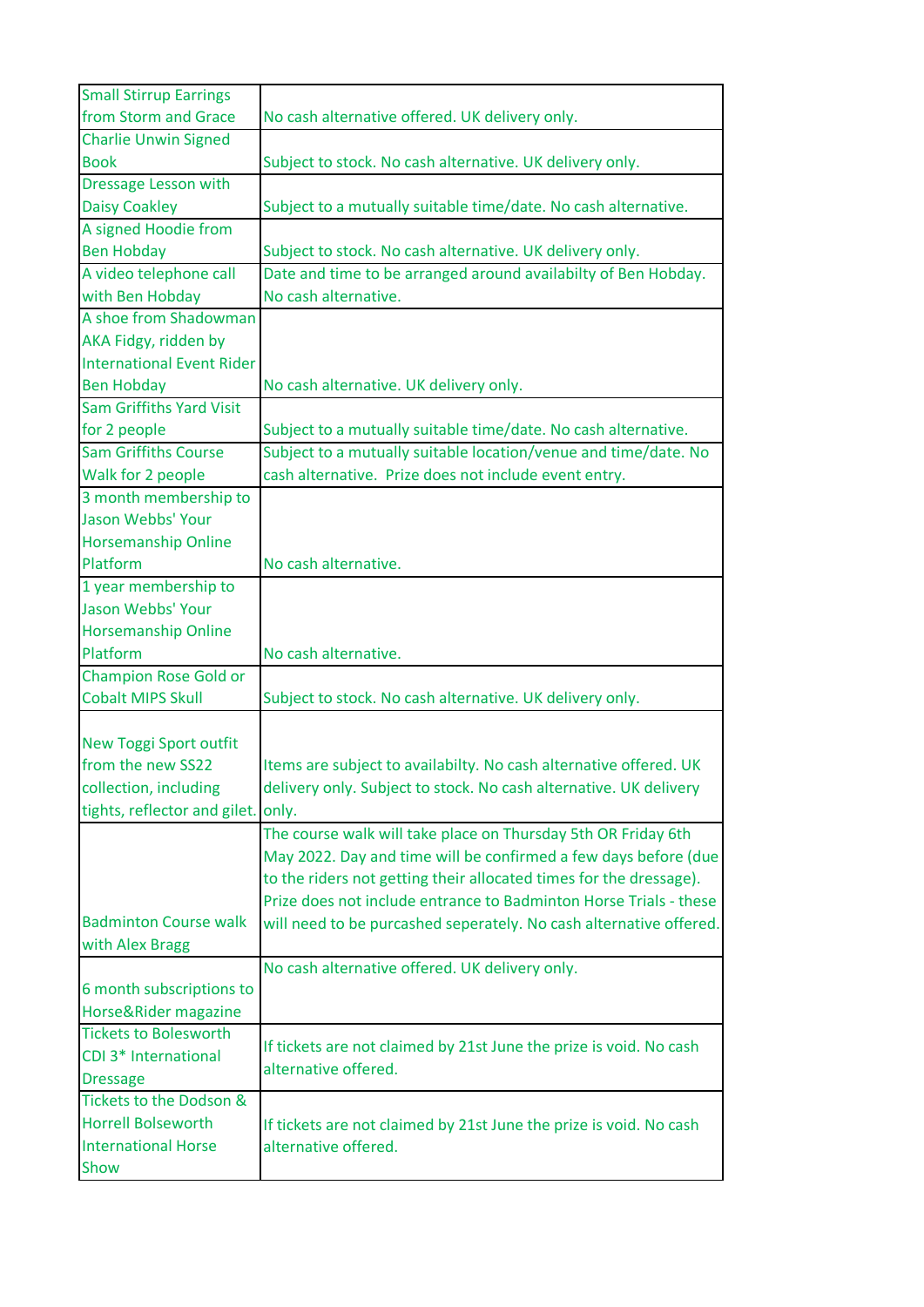| Westgate Labs 10%              | Discount code is not valid on Equisal Saliva Tests and the All                              |
|--------------------------------|---------------------------------------------------------------------------------------------|
| discount code                  | <b>Seasons Subscription Service.</b>                                                        |
|                                |                                                                                             |
| <b>Westgate Labs Worming</b>   |                                                                                             |
| <b>Kits and Goody Bag</b>      | UK delivery only. No cash alternative.                                                      |
| 5% off Horsehoe Hearts         | Code valid till 30th September 2022.                                                        |
|                                |                                                                                             |
| 10% off Horseshe Hearts        | Code valid till 30th September 2022.                                                        |
| 15% off Horseshoe              |                                                                                             |
| <b>Hearts</b>                  | Code valid till 30th September 2022.                                                        |
|                                | One time use code. Code valid till 30th September 2022. If you                              |
|                                | wish to use one of your own horses shoes you can. You can also                              |
| <b>Horseshoe Hearts</b>        | add text both will incur an additional cost. Prize to be redemmed                           |
| <b>Handmade Shoe</b>           | by 30th September 2022. No cash alternative.                                                |
|                                |                                                                                             |
|                                | One time use code. Code valid till 30th September 2022. If you                              |
|                                | wish to use one of your own horses shoes you can. You can also                              |
| <b>Horseshoe Hearts</b>        | add text to your Hoof Pick both will incur additional cost. Prize to                        |
| <b>Handmade Hoofpick</b>       | be redeemed 30th September 2022. No cash alternative.                                       |
| <b>Gold Membership to</b>      | No cash alternative offered. Prize must be claimed by 30th                                  |
| <b>Harry Hall Club</b>         | September 2022.                                                                             |
| <b>Bronze Membership to</b>    | No cash alternative offered. Prize must be claimed by 30th                                  |
| <b>Harry Hall Club</b>         | September 2022.                                                                             |
|                                | Sizes and Colours are subject to availabilty. No cash alternative                           |
| <b>Honest Riders outfit</b>    | offered. UK delivery only.                                                                  |
|                                |                                                                                             |
| <b>Blue Chip Feed Balancer</b> | No cash alternative. UK delivery only, postage charges may apply.                           |
|                                | Minimum spend £20. Code valid on full price Feed Balancers,                                 |
|                                | Super Concentrated Feed Balancers, Supplements. Merchandise                                 |
| <b>Blue Chip Feed 10%</b>      | not included. One-time purchase (not valid on subscriptions).                               |
| <b>Discount Code</b>           | Valid until 30th September 2022.                                                            |
| A riding lesson with           |                                                                                             |
|                                | International Event Rider A lesson with International Event Rider Sam Griffiths at his base |
| with Sam Griffiths and a       | near Dorset, PLUS a full set of Equilibrium Tri-Zone All Sports                             |
| set of All Sports Boots        | Boots for your horse. A short video of you riding will need to be                           |
| from Equilibrium               | supplied before the lesson can be arranged. Date subject to                                 |
| <b>Products</b>                | availablility.                                                                              |
| <b>Massage Pad from</b>        |                                                                                             |
| <b>Equilibrium Products</b>    |                                                                                             |
| signed by Meg Elphick          | No cash alternative. Prize size and/or colour is subject to                                 |
| from Elphick Event             | availability and an alternative may be offered if the prefered size                         |
| <b>Ponies</b>                  | / colour is not available.                                                                  |
| <b>Massage Mitt Hotspot</b>    |                                                                                             |
| from Equilibrium               |                                                                                             |
| Products signed by Meg         | No cash alternative. Prize size and/or colour is subject to                                 |
| <b>Elphick from Elphick</b>    | availability and an alternative may be offered if the prefered size                         |
| <b>Event Ponies</b>            | / colour is not available.                                                                  |
|                                | 10% off at Dressage anyw One use per customer. Code valid till 30th September 2022.         |
|                                | Free entry at Dressage an Voucher valid till 30th September 2022.                           |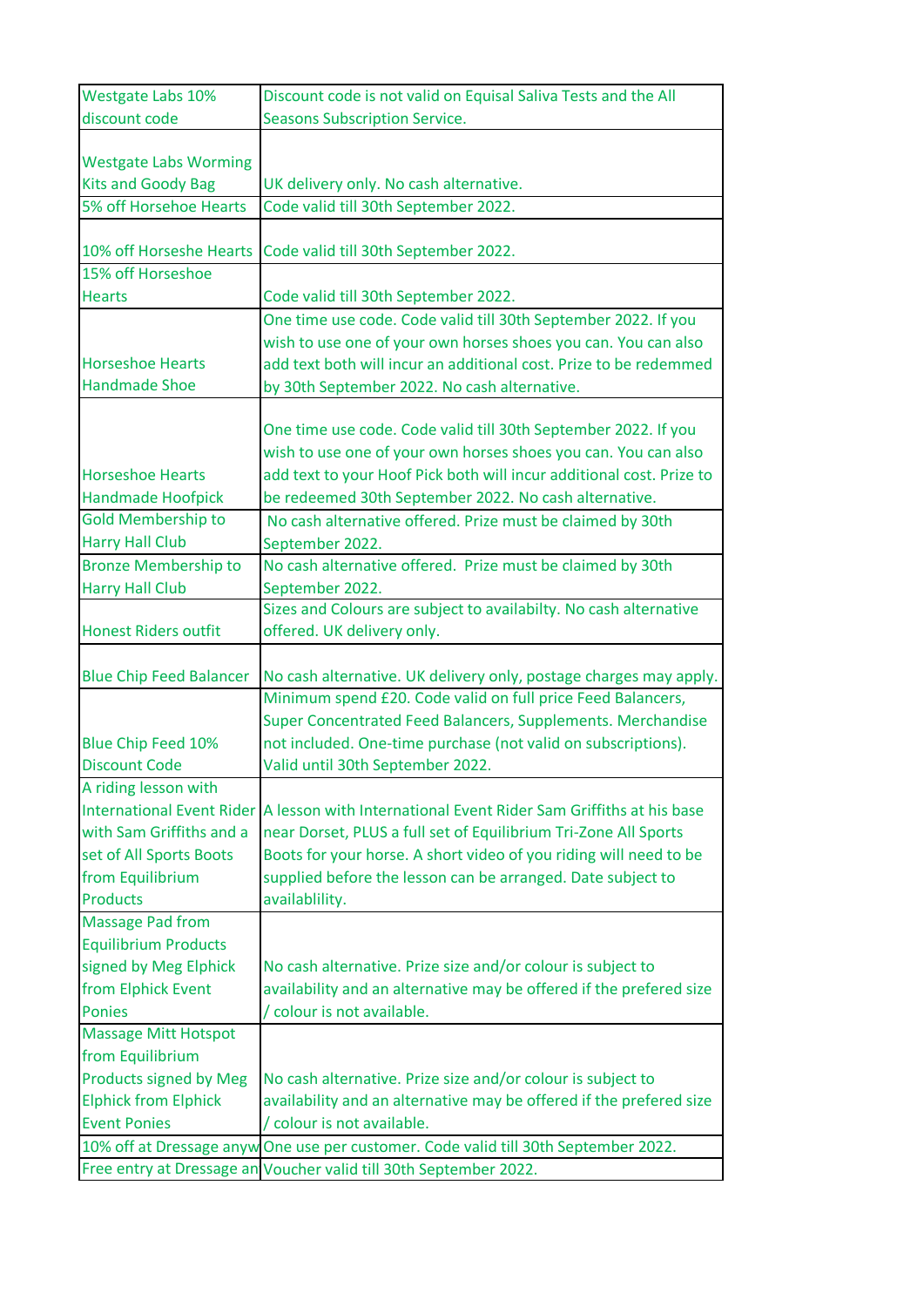|                                                   | Day and time will be confirmed a few days before (dependent on                                               |
|---------------------------------------------------|--------------------------------------------------------------------------------------------------------------|
|                                                   | dressage times). Prize does not include entrance into the Horse                                              |
| <b>Burghley Course walk</b>                       | Trials these will need to be purchased seperately. No cash                                                   |
| with William Fox Pitt                             | alternative offered.                                                                                         |
| <b>Gold Original VIP Pad</b>                      | UK Delivery only. Subject to availability (pony sizes available in                                           |
| from VIP Equestrian                               | coffee brown). No cash alternative offered.                                                                  |
|                                                   | Tickets not transferable. No cash alternative. Prize must be                                                 |
| <b>Tickets to Chatsworth</b>                      | claimed by 2nd May 2022 or the scratchcard will be void.                                                     |
|                                                   | Voucher valid until 31st December 2022.                                                                      |
| 10% off little alf and frien                      |                                                                                                              |
| £50 to spend with                                 | Voucher must be redeemed by 31st December 2022. One time                                                     |
| hannah little alf and                             | use code. No cash alternative offered.                                                                       |
| friends                                           |                                                                                                              |
| Branded cap/ bottles/                             |                                                                                                              |
| tote bags from                                    | Prizes are offered on a first time first served basis at the time of                                         |
| <b>Equilibrium Products</b>                       | the prize being claimed. Prize is not transferable.                                                          |
| <b>Entry to Warwick Castle</b>                    | No cash alternative offered. Tickets valid for 23rd July - 4th                                               |
| and behind the scenes                             | September only.                                                                                              |
|                                                   | Size and fabric subject to availability. No cash alternative offered.                                        |
|                                                   |                                                                                                              |
| <b>Luxury Dog Bed from</b>                        |                                                                                                              |
| <b>Designed for Dogs</b>                          |                                                                                                              |
|                                                   | Fabric and colours subject to availability. No cash alternative                                              |
|                                                   | offered.                                                                                                     |
| <b>Picnic Pads from</b>                           |                                                                                                              |
| <b>Designed for Dogs</b>                          |                                                                                                              |
|                                                   | Subject to availability. No cash alternative offered.                                                        |
| <b>Bone Dog Toys from</b>                         |                                                                                                              |
| <b>Designed for Dogs</b>                          |                                                                                                              |
|                                                   | Code valid till 30th September 2022. No cash alternative offered.                                            |
| 15% off at Designed for                           |                                                                                                              |
| <b>Dogs</b>                                       |                                                                                                              |
| <b>Tickets to the National</b>                    | Tickets must be claimed by 30th Sept 2022. No cash alternative                                               |
| <b>Equine Show</b>                                | will be offered.                                                                                             |
| Equi-Light 10 % off                               | Code valid till 30th September 2022.                                                                         |
| <b>Equi-Light Headband and</b>                    |                                                                                                              |
| <b>Pom Beanie</b>                                 | Subject to availabilty. No cash alternative offered.                                                         |
| Equi-Light hi Vis LED                             |                                                                                                              |
| <b>Jacket</b>                                     | Subject to availabilty. No cash alternative offered.                                                         |
| Equi-Light hi Vis gilet<br>Equi-Light hi Vis Neck | Subject to availabilty. No cash alternative offered.                                                         |
|                                                   |                                                                                                              |
| strap<br>Equi-Light hi vis hat silk               | Subject to availabilty. No cash alternative offered.<br>Subject to availabilty. No cash alternative offered. |
| <b>British Horse Feeds</b>                        |                                                                                                              |
|                                                   |                                                                                                              |
| cooked linseed bundle<br>A 2kg tub of TurmerItch  | No Cash Alternative. UK Delivery Only.                                                                       |
| and a Branded Travel                              |                                                                                                              |
|                                                   |                                                                                                              |
| mug from The Golden                               |                                                                                                              |
| <b>Paste Company!</b>                             | No Cash Alternative. UK Delivery Only.                                                                       |